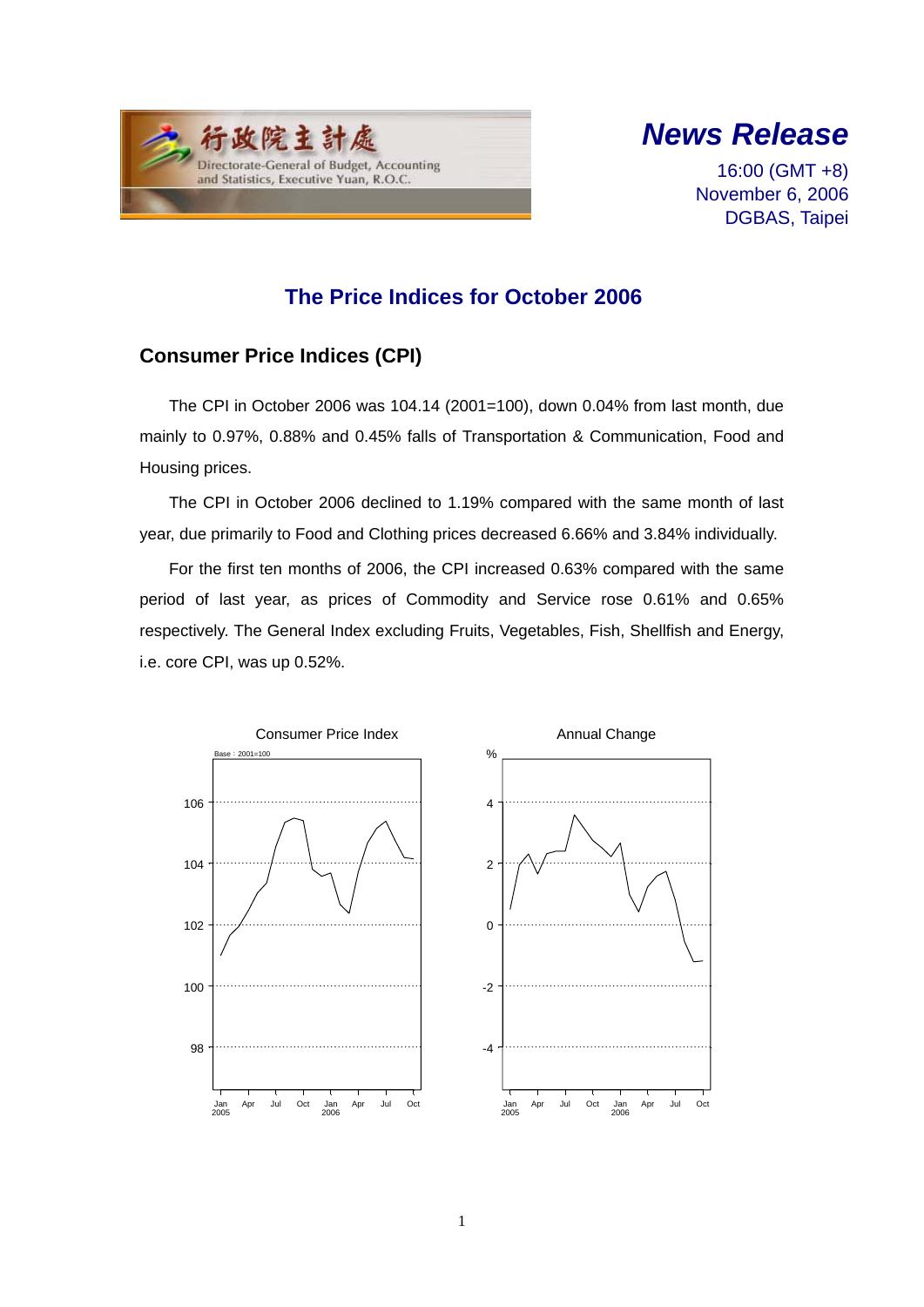### **Wholesale Price Indices (WPI)**

The WPI in October 2006 was 120.37 (2001=100), down 0.59% from last month, due mainly to prices of Energy Minerals, Water Supply, Electricity & Gas, Petroleum & Coal Products and Chemicals declined to 6.13%, 6.05%, 3.06% and 2.35% respectively.

The WPI in October 2006 rose 5.86% compared with the same month of last year, due mainly to prices of Primary Metal Products, Electrical Equipment & Apparatus and Chemicals increased 34.52%, 19.55% and 8.63% individually.

For the first ten months of 2006, the WPI increased 5.54% compared with the same period of last year, of which the Import Price Index and Export Price Index rose 9.11% and 2.58% respectively.



### **Statistical Tables**

Table1 The Changes of Consumer Price Indices Table2 The Changes of Wholesale Price Indices Table3 The Changes of Import Price Indices Table4 The Changes of Export Price Indices

#### **For Further Information:**

*Statistics Database:* http://eng.stat.gov.tw/ *DGBAS* news releases on the Internet: http://eng.dgbas.gov.tw/ *Tel:* +886-2-23803449; *Fax:* +886-2-23803465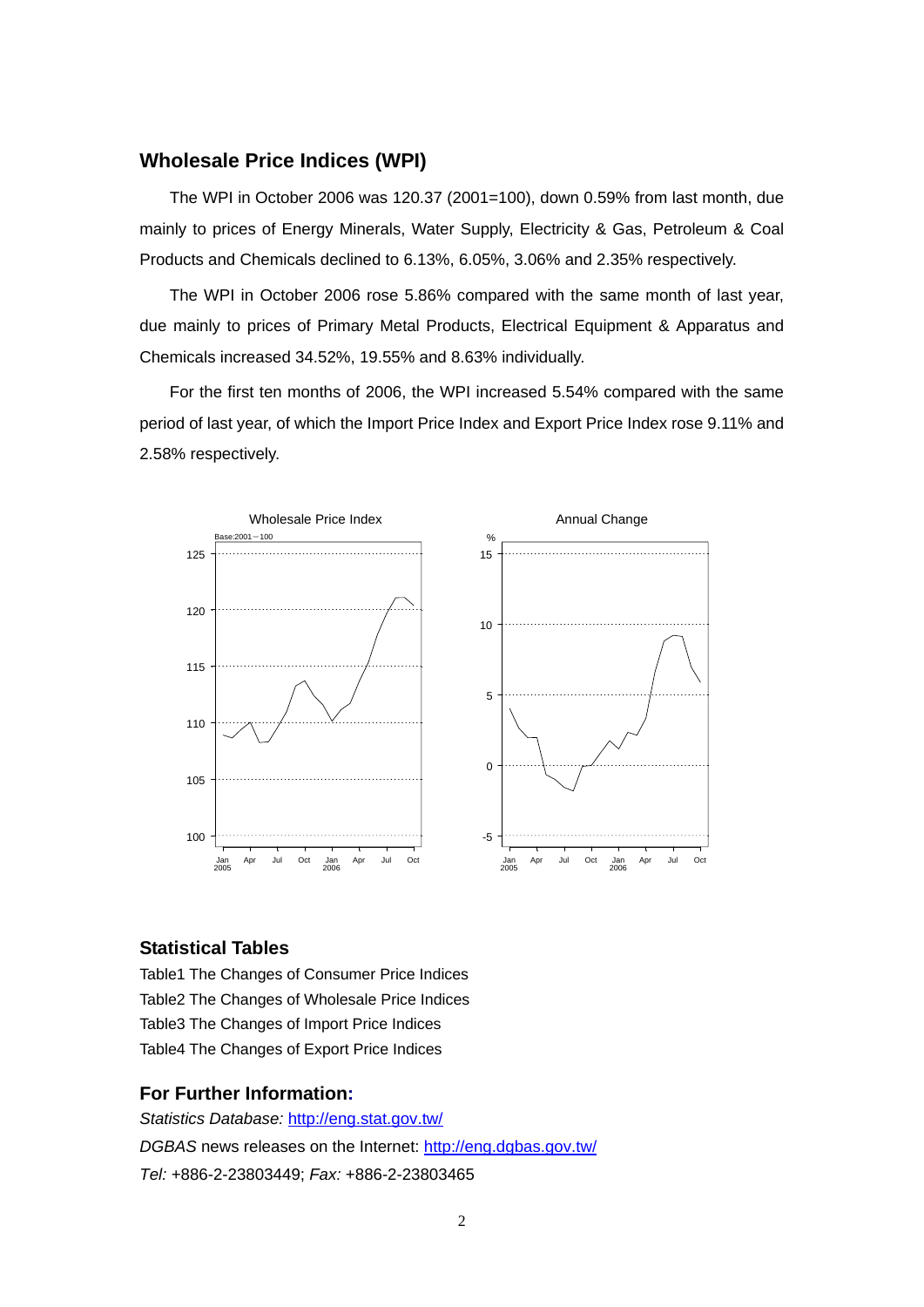## Table 1 The Changes of Consumer Price Indices

Oct. 2006

|                                                                         | Weight   | Index of     | Compared  | Compared  | The First Ten                 |
|-------------------------------------------------------------------------|----------|--------------|-----------|-----------|-------------------------------|
|                                                                         | $(\%0)$  | Oct. 2006    | with Last | with the  | Months of                     |
|                                                                         |          | $(2001=100)$ | Month     | Same      | 2006                          |
| Groups                                                                  |          |              | $(\% )$   | Month of  | Compared with                 |
|                                                                         |          |              |           | Last Year | the Same                      |
|                                                                         |          |              |           | (% )      | Period of Last<br>Year $(\%)$ |
|                                                                         |          |              |           |           |                               |
| General Index                                                           | 1,000.00 | 104.14       | $-0.04$   | $-1.19$   | 0.63                          |
| <b>Basic Group</b>                                                      |          |              |           |           |                               |
| 1. Food                                                                 | 250.54   | 110.66       | $-0.88$   | $-6.66$   | $-0.44$                       |
| Meat                                                                    | 25.17    | 112.17       | $-1.08$   | $-0.84$   | $-1.14$                       |
| Fish & Shellfish                                                        | 16.73    | 111.41       | $-0.67$   | 2.27      | $-0.15$                       |
| Vegetables                                                              | 27.89    | 124.51       | $-8.30$   | $-26.66$  | $-10.05$                      |
| Fruits                                                                  | 27.94    | 113.20       | 3.83      | $-19.83$  | 4.79                          |
| 2. Clothing                                                             | 47.46    | 105.49       | 11.14     | $-3.84$   | $-2.91$                       |
| Garments                                                                | 32.52    | 105.86       | 17.36     | $-4.67$   | $-5.08$                       |
| 3. Housing                                                              | 307.94   | 99.15        | $-0.45$   | 1.44      | 0.77                          |
| <b>Residential Rent</b>                                                 | 210.96   | 97.67        | 0.02      | 0.28      | 0.18                          |
| Water, Electricity & Gas Supply                                         | 37.37    | 107.29       | $-5.55$   | 5.51      | 3.59                          |
| 4. Transportation & Communication                                       | 126.25   | 103.48       | $-0.97$   | 1.50      | 1.58                          |
| Oils                                                                    | 22.63    | 136.25       | $-4.15$   | 7.06      | 11.51                         |
| <b>Communication Services</b>                                           | 77.27    | 97.77        | 0.09      | 0.29      | $-0.70$                       |
| 5. Medicines & Medical Care                                             | 37.37    | 115.07       | 0.35      | 1.12      | 3.75                          |
| <b>Medical Care Services</b>                                            | 24.96    | 121.09       | 0.11      | 1.03      | 5.12                          |
| 6. Education & Entertainment                                            | 161.11   | 98.73        | 0.03      | $-0.12$   | 0.21                          |
| <b>Educational Expense</b>                                              | 118.75   | 100.12       | $-0.02$   | $-0.12$   | 0.45                          |
| 7. Miscellaneous                                                        | 69.33    | 108.47       | $-0.71$   | 3.78      | 3.92                          |
| Personal Care Services                                                  | 14.01    | 99.99        | $-1.44$   | 0.57      | 0.70                          |
| <b>Commodity and Service Groups</b>                                     |          |              |           |           |                               |
| 1. Commodity                                                            | 528.52   | 106.97       | $-0.24$   | $-2.75$   | 0.61                          |
| (Excluding Food)                                                        | 277.97   | 103.65       | 0.40      | 1.40      | 1.66                          |
| Non-durable Consumer Goods                                              | 384.36   | 111.23       | $-1.45$   | $-2.95$   | 1.55                          |
| (Excluding Food)                                                        | 133.81   | 112.47       | $-2.50$   | 4.73      | 5.44                          |
| Semi-durable Consumer Goods                                             | 62.59    | 102.60       | 8.54      | $-3.14$   | $-2.85$                       |
| <b>Durable Consumer Goods</b>                                           | 81.57    | 89.04        | $-0.09$   | $-1.12$   | $-1.82$                       |
| 2. Service                                                              | 471.48   | 100.96       | 0.19      | 0.73      | 0.65                          |
| Housing                                                                 | 237.03   | 97.87        | 0.39      | 0.67      | 0.17                          |
| Transportation & Communication                                          | 74.10    | 97.66        | 0.09      | 0.26      | $-0.79$                       |
| <b>Medical Care</b>                                                     | 24.69    | 121.74       | 0.10      | 1.03      | 5.15                          |
| Education & Entertainment                                               | 104.85   | 105.40       | 0.09      | 1.09      | 1.50                          |
| Miscellaneous                                                           | 30.81    | 99.83        | $-0.64$   | 0.55      | 0.52                          |
| <b>Special Groups</b>                                                   |          |              |           |           |                               |
| General Index Excluding Fruits & Vegetables                             | 944.17   | 103.34       | 0.16      | 0.82      | 0.93                          |
| General Index Excluding Food                                            | 749.46   | 101.96       | 0.27      | 0.97      | 1.02                          |
| General Index Excluding Fruits, Vegetables,<br>Fish, Shellfish & Energy | 873.10   | 102.16       | 0.60      | 0.40      | 0.52                          |
|                                                                         |          |              |           |           |                               |

Note :Due to late reports and corrections by respondents all data are subject to revision 3 months after original publication.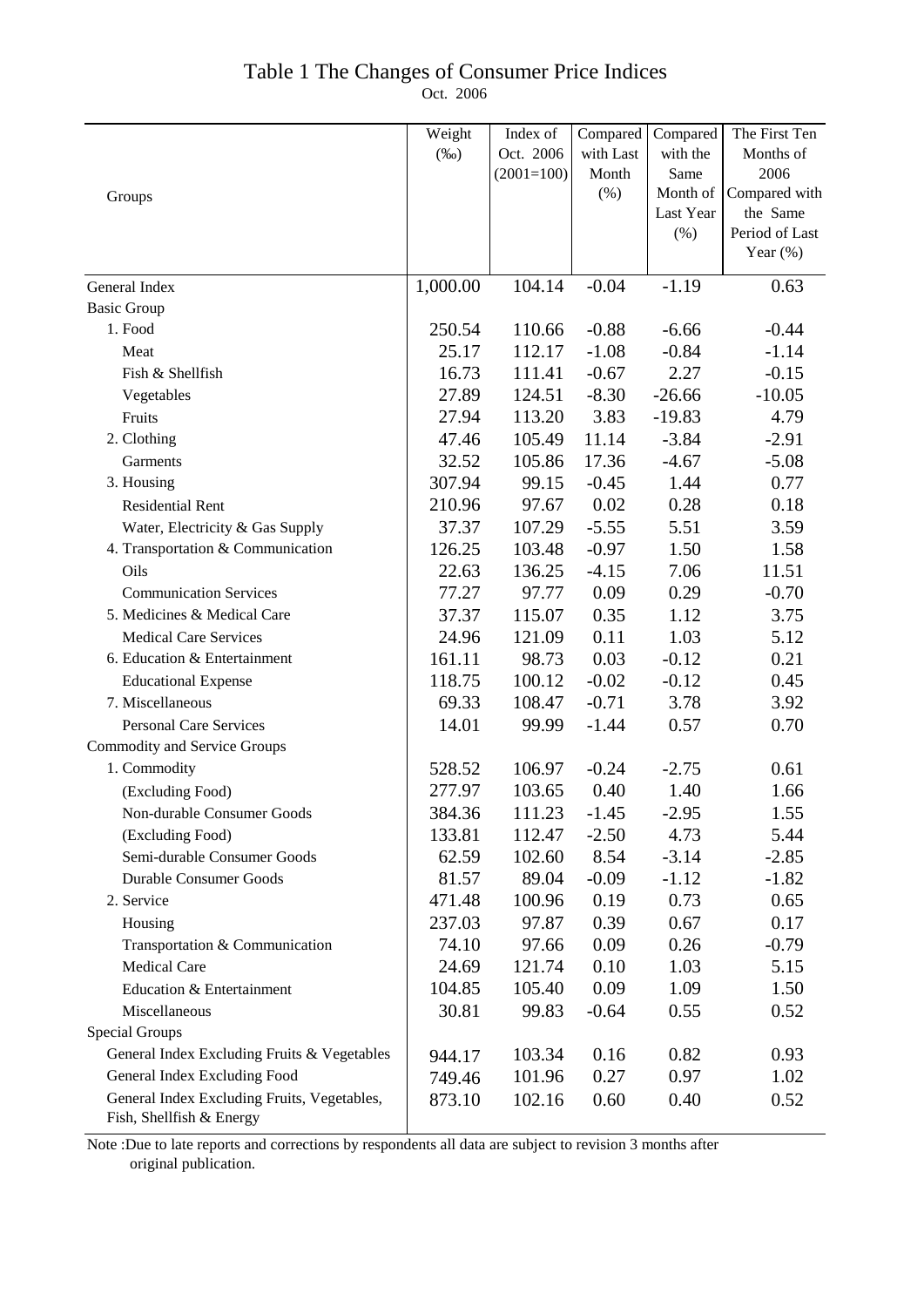## Table 2 The Changes of Wholesale Price Indices Oct. 2006

| Groups                                                              | Weight         | Index of        | Compared        | Compared     | The First Ten             |
|---------------------------------------------------------------------|----------------|-----------------|-----------------|--------------|---------------------------|
|                                                                     | $(\%0)$        | Oct. 2006       | with Last       | with the     | Months of                 |
|                                                                     |                | $(2001=100)$    | Month           | Same         | 2006                      |
|                                                                     |                |                 |                 | Month of     |                           |
|                                                                     |                |                 | (% )            |              | Compared<br>with the Same |
|                                                                     |                |                 |                 | Last Year    |                           |
|                                                                     |                |                 |                 | (%)          | Period of Last            |
|                                                                     |                |                 |                 |              | Year $(\%)$               |
| General Index                                                       | 1,000.00       | 120.37          | $-0.59$         | 5.86         | 5.54                      |
| General Index Excluding Import & Export                             | 360.47         | 127.14          | $-1.50$         | 6.98         | 4.71                      |
| Import                                                              | 310.71         | 131.57          | $-0.35$         | 6.64         | 9.11                      |
| Export                                                              | 328.82         | 102.37          | 0.39            | 3.46         | 2.58                      |
| <b>Basic Group</b>                                                  |                |                 |                 |              |                           |
| 1. Agriculture, Forestry, Livestock & Fishery                       | 39.30          | 117.38          | $-1.91$         | $-7.32$      | $-3.41$                   |
| (1) Farm Products                                                   | 19.89          | 113.79          | $-4.36$         | $-14.37$     | $-3.20$                   |
| (2) Forest Products                                                 | 0.51           | 170.33          | 5.29            | 13.64        | 6.47                      |
| (3) Livestock & Poultry                                             | 9.66           | 124.69          | $-1.37$         | $-1.90$      | $-8.64$                   |
| (4) Aquatic Products                                                | 9.24           | 112.92          | 2.39            | 2.44         | 1.97                      |
| 2. Minerals Products                                                | 37.73          | 224.58          | $-4.92$         | 4.83         | 23.66                     |
| (1) Energy Minerals                                                 | 30.16          | 226.93          | $-6.13$         | 1.11         | 23.15                     |
| (2) Sand, Gravel & Crushed Stone                                    | 3.71           | 210.07          | 0.00            | 38.57        | 30.26                     |
| 3. Manufacturing Products                                           | 889.18         | 116.38          | 0.05            | 6.52         | 4.67                      |
| $(1)$ Food & Beverages                                              | 38.61          | 118.04          | 0.20            | 3.09         | 2.89                      |
| $(2)$ Tobaccos                                                      | 4.66           | 148.16          | $-0.18$         | 11.22        | 8.27                      |
| (3) Textile Products                                                | 37.11          | 106.99          | 0.24            | 1.68         | 1.47                      |
| (4) Ready-made Apparel & Accessories                                | 12.22          | 91.24           | 0.60            | $-0.96$      | 0.89                      |
| (5) Hides, Skins, Leather & Related Products                        | 8.47           | 105.90          | 0.15            | 1.94         | 3.08                      |
| (6) Lumber & Wood Products                                          | 3.56           | 113.26          | 1.51            | 3.77         | 3.19                      |
| (7) Furniture & Fixture                                             | 8.76           | 111.46          | 0.50            | 1.13         | 1.97                      |
| (8) Pulp, Paper, Paper Products & Printed                           | 21.45          | 106.66          | 0.36            | 2.62         | 1.18                      |
| (9)Chemicals                                                        | 63.87<br>30.02 | 188.53<br>98.51 | $-2.35$<br>0.33 | 8.63<br>0.50 | 7.72<br>1.41              |
| (10)Chemical Products                                               | 41.01          | 179.46          | $-3.06$         | 9.12         | 20.52                     |
| (11) Petroleum & Coal Products                                      | 31.42          | 113.67          | 0.19            | 3.10         | 2.63                      |
| (12) Rubber & Plastic Products<br>(13) Nonmetallic Mineral Products | 14.80          | 117.67          | $-0.22$         | 5.95         | 2.18                      |
| (14) Primary Metal Products                                         | 57.25          | 237.92          | 2.37            | 34.52        | 16.37                     |
| (15) Metal Products                                                 | 30.52          | 136.20          | 0.64            | 8.82         | 0.84                      |
| (16)Machinery                                                       | 60.94          | 100.56          | 0.28            | $-0.49$      | 0.35                      |
| (17) Computer, Communication Eq., Audio &                           | 129.17         | 63.57           | 0.54            | $-7.95$      | $-5.52$                   |
| Video Equipment                                                     |                |                 |                 |              |                           |
| (18) Electronic Components & Accessories                            | 176.39         | 78.12           | 0.37            | 0.28         | $-1.41$                   |
| (19) Electrical Equipments & Apparatus                              | 41.65          | 130.85          | 0.30            | 19.55        | 17.16                     |
| (20) Transportation Equipment & Parts                               | 45.15          | 99.29           | 0.43            | 0.00         | $-0.67$                   |
| (21) Precision Instruments                                          | 19.24          | 97.88           | 0.62            | 0.10         | 0.94                      |
| (22) Miscellaneous Products                                         | 12.91          | 107.83          | 0.80            | 1.36         | 3.02                      |
| 4. Water Supply, Electricity & Gas                                  | 33.79          | 109.38          | $-6.05$         | 8.60         | 4.12                      |
| By Stage of Processing                                              |                |                 |                 |              |                           |
| 1.Raw Materials                                                     | 61.00          | 188.53          | $-3.28$         | 4.95         | 16.16                     |
| 2. Intermediate Materials                                           | 413.28         | 133.35          | $-0.46$         | 10.62        | 7.32                      |
| 3. Finished Goods                                                   | 196.90         | 100.86          | $-0.97$         | $-1.57$      | 0.31                      |
| (1) Capital Goods                                                   | 68.55          | 92.16           | 0.26            | $-1.35$      | $-0.62$                   |
| (2) Consumer Goods                                                  | 128.35         | 105.29          | $-1.52$         | $-1.68$      | 0.73                      |
| Special Groups                                                      |                |                 |                 |              |                           |
| <b>General Index Excluding Exports</b>                              | 671.18         | 129.06          | $-0.97$         | 6.82         | 6.72                      |
| General Index Excluding Imports                                     | 689.29         | 115.53          | $-0.72$         | 5.47         | 3.82                      |
| Non Heavy Chemical Industrial Products                              | 211.51         | 108.12          | 0.37            | 2.32         | 2.27                      |
| Heavy Chemical Industrial Products                                  | 677.67         | 119.01          | $-0.04$         | 7.81         | 5.42                      |

Note:Due to late reports and corrections by respondents all data are subject to revision 3 months after original publication.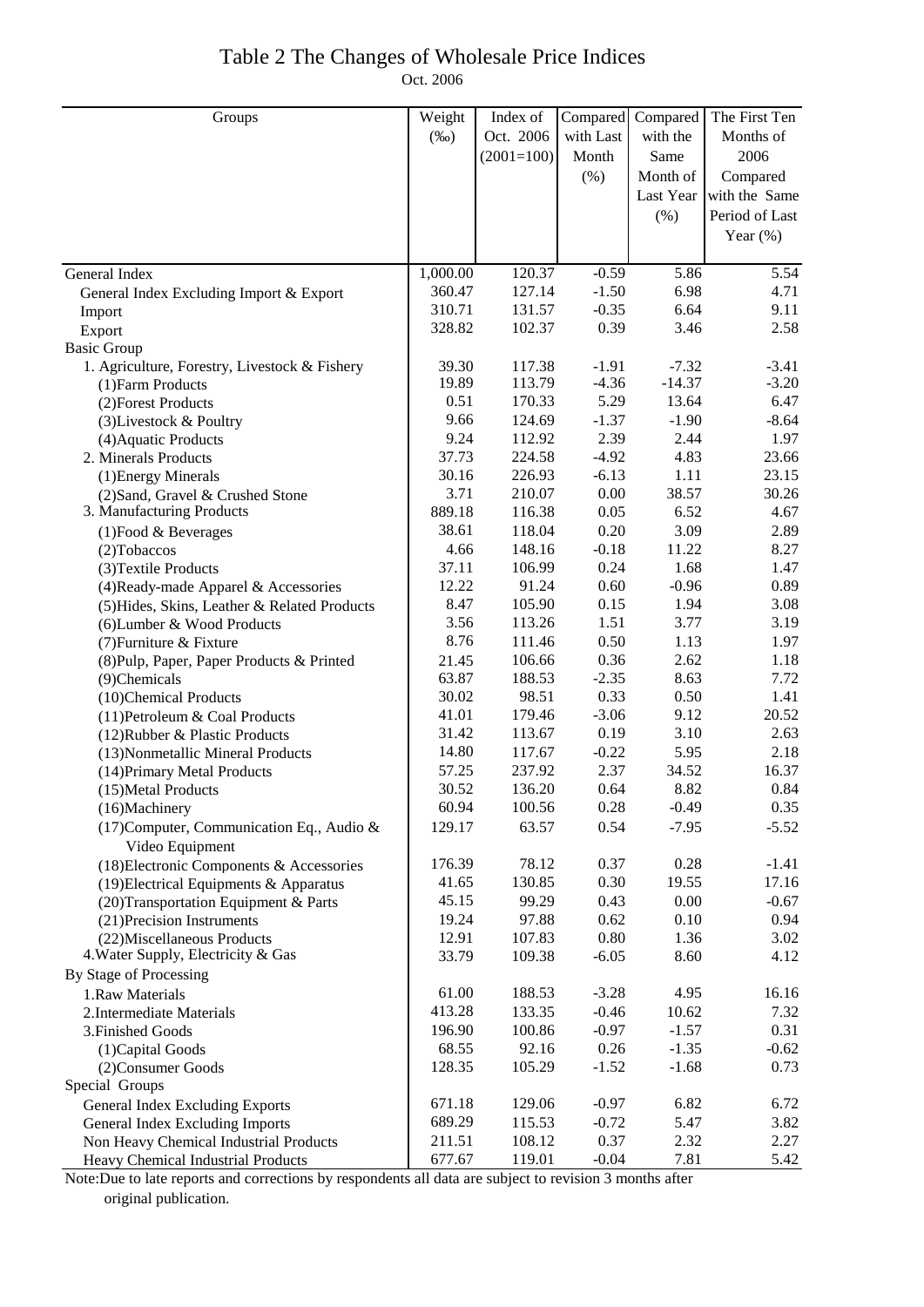# Table 3 The Changes of Import Price Indices

Oct. 2006

|                                                   | Weight   | Index of     | Compared  | Compared  | The First Ten           |
|---------------------------------------------------|----------|--------------|-----------|-----------|-------------------------|
|                                                   | $(\%0)$  | Oct. 2006    | with Last | with the  | Months of               |
|                                                   |          | $(2001=100)$ | Month     | Same      | 2006                    |
|                                                   |          |              | (% )      | Month of  | Compared                |
| Groups                                            |          |              |           | Last Year | with the<br>Same Period |
|                                                   |          |              |           | (% )      | of Last Year            |
|                                                   |          |              |           |           | (% )                    |
| Basic Group (on N.T.D. Basis)                     |          |              |           |           |                         |
| General Index                                     | 1,000.00 | 131.57       | $-0.35$   | 6.64      | 9.11                    |
| 1. Animal, Vegetable Products & Prepared          | 47.60    | 134.61       | 2.60      | 12.80     | 6.20                    |
| Foods                                             |          |              |           |           |                         |
| 2. Mineral Products                               | 134.52   | 219.53       | $-5.03$   | 2.54      | 23.38                   |
| 3. Textiles & Textile Articles                    | 23.09    | 107.72       | 0.76      | $-0.54$   | 1.49                    |
| 4. Wood, Paper, Pulp & Articles Thereof           | 25.78    | 124.92       | 1.96      | 6.36      | 4.28                    |
| 5. Chemicals, Plastics, Rubber & Articles Thereof | 133.44   | 146.13       | 0.39      | 5.80      | 5.20                    |
| 6. Primary Metals & Articles Thereof              | 76.14    | 260.05       | 3.35      | 46.76     | 31.50                   |
| 7. Machinery, Optical & Precision Instruments     | 166.08   | 96.33        | 0.14      | $-1.93$   | $-1.17$                 |
| 8. Electronic Machinery                           | 355.47   | 79.62        | 0.37      | $-2.29$   | $-2.68$                 |
| 9. Transportation Equipment & Parts               | 20.86    | 97.35        | 0.52      | $-2.51$   | $-1.98$                 |
| 10. Miscellaneous Products                        | 17.02    | 105.89       | 0.67      | 1.20      | 3.02                    |
| Basic Group (on U.S.D. Basis)                     |          |              |           |           |                         |
| General Index                                     | 1,000.00 | 133.83       | $-1.25$   | 7.56      | 7.14                    |
| 1. Animal, Vegetable Products & Prepared<br>Foods | 47.60    | 137.00       | 1.66      | 13.79     | 4.21                    |
| 2. Mineral Products                               | 134.52   | 223.23       | $-5.89$   | 3.44      | 21.34                   |
| 3. Textiles & Textile Articles                    | 23.09    | 109.55       | $-0.17$   | 0.31      | $-0.35$                 |
| 4. Wood, Paper, Pulp & Articles Thereof           | 25.78    | 127.05       | 1.03      | 7.29      | 2.36                    |
| 5. Chemicals, Plastics, Rubber & Articles Thereof | 133.44   | 148.59       | $-0.52$   | 6.72      | 3.26                    |
| 6. Primary Metals & Articles Thereof              | 76.14    | 264.47       | 2.42      | 48.04     | 29.00                   |
| 7. Machinery, Optical & Precision Instruments     | 166.08   | 97.99        | $-0.77$   | $-1.07$   | $-2.98$                 |
| 8. Electronic Machinery                           | 355.47   | 80.97        | $-0.54$   | $-1.44$   | $-4.46$                 |
| 9. Transportation Equipment & Parts               | 20.86    | 99.04        | $-0.39$   | $-1.67$   | $-3.78$                 |
| 10. Miscellaneous Products                        | 17.02    | 107.73       | $-0.23$   | 2.08      | 1.14                    |

Note:Due to late reports and corrections by respondents all data are subject to revision 3 months after original publication.